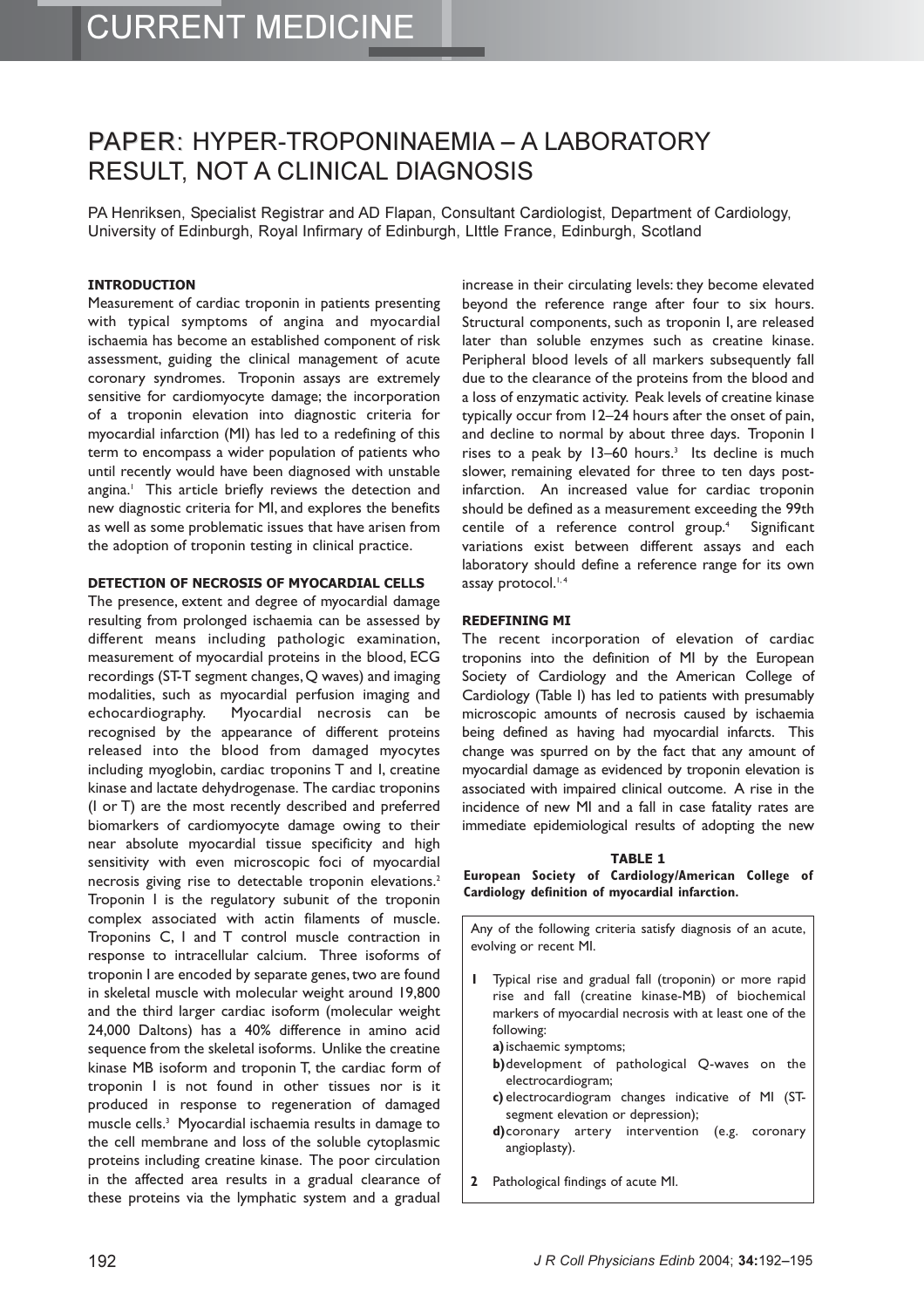definition, as more cases with smaller amounts of 'at risk' myocardium are included under the definition. Recruitment and outcomes from clinical trials are similarly affected by this change in criteria. Epidemiologists and the organisers of trials are well equipped to accommodate new definitions, and perhaps the most important effect of redefining MI is the increased number of patients who will face the social and psychological effects of being diagnosed as having had a 'heart attack'. McKenna has highlighted the importance of further qualification of the diagnosis of MI, using the new definition, in terms of magnitude of muscle damage and impairment of cardiac function both for case records and as part of the information communicated to the patient about their illness.<sup>5</sup> This may not be straightforward in clinical practice compared to using a diagnostic label such as unstable angina and may be one reason why terms such as 'non-Q-wave MI' and 'troponin-positive acute coronary syndrome' remain popular phrases to describe patients with certain clinical features.

#### **RISK STRATIFICATION OF PATIENTS PRESENTING WITH ISCHAEMIC CHEST PAIN**

Patients presenting with symptoms of MI have varying levels of risk for suffering unfavourable outcomes, including MI and death. Targeting intensive therapies to those patients at higher risk of adverse events should be the goal of assessment, and troponin measurement has greatly facilitated this process.

The link between elevated troponin levels and adverse outcomes in patients with both ST-elevation and non-STelevation MI has been confirmed repeatedly.<sup>6,7</sup> In a metaanalysis of cohort studies measuring Troponin I, a positive value was associated with a mean death rate of 8·4% over a median follow-up of eight weeks as compared to a death rate of  $0.7\%$  in troponin-negative patients.<sup>8</sup> Other important clinical variables help identify this high-risk subset including, in particular, the presence of ST segment shift on the ECG,<sup>9</sup> age and the presence of cardiac risk factors. Patients presenting with ischaemic chest pain who are troponin positive have a reduced mortality and a decrease in incidence of further cardiac event rates if they receive antiplatelet therapy, including aspirin and clopidogrel,<sup>10</sup> βblockers, low molecular weight heparin,<sup>11</sup> and aggressive risk factor control including the prescription of statins.<sup>12</sup> Depending on their response to these treatments and the presence of other indicators of clinical risk, they should be considered for coronary angiography ideally within 48 hours of admission.<sup>13,14</sup> A further use of troponin testing has been to identify low-risk patients presenting with chest pain who can be discharged home from emergency departments.<sup>15</sup>

#### **TROPONIN ELEVATIONS IN PATIENTS WITHOUT ACUTE CORONARY SYNDROMES**

The success of the troponin assay has led to its widespread use in patients presenting to acute medical admission units. Its strong association in the literature with acute coronary syndromes can lead, in our experience, to a misguided belief that an elevated result always reflects myocardial necrosis secondary to atheromatous plaque rupture and epicardial coronary artery occlusion. Detectable myocardial troponin release occurs in a wide range of clinical situations (summarised in Table 2). Percutaneous intervention produces troponin elevations through transient vessel occlusion, plaque rupture and microembolisation.16 Similarly, coronary vasospasm with or without cocaine use produces levels of myonecrosis that may have previously gone undetected by conventional cardiac enzyme analysis.<sup>17</sup> The importance of the clinical scenario must be emphasised in reaching a final diagnosis, and clinicians should be aware of not relying too heavily on the troponin level, particularly when the history is not typical for angina.

Significant troponin release from the myocardium occurs in a variety of conditions that may present with chest pain and dyspnoea.<sup>18</sup> Right ventricular strain or pulmonary infarction following pulmonary embolism,<sup>19</sup> and inflammatory changes associated with pericarditis and myocarditis lead to cardiomyocyte disruption and necrosis with ensuing troponin release.20 Patients with septicaemia may also have troponin elevations.<sup>21</sup> Concluding that an elevated troponin reflects an underlying acute coronary syndrome can lead to inappropriate investigation, including coronary angiography and treatment.

### **TABLE 2**

**Conditions that may be associated with detectable myocardial troponin release.**

| L            | Coronary artery occlusion                                                                                                    |
|--------------|------------------------------------------------------------------------------------------------------------------------------|
|              | Plaque rupture, coronary occlusion, platelet-thrombin                                                                        |
|              | microemboli and microvascular obstruction                                                                                    |
|              | Coronary spasm                                                                                                               |
|              | Coronary dissection                                                                                                          |
|              | Coronary embolism (from vegetation)                                                                                          |
| $\mathbf{2}$ | Inflammation                                                                                                                 |
|              | Pericarditis                                                                                                                 |
|              | Myocarditis                                                                                                                  |
| 3            | Direct myocardial damage                                                                                                     |
|              | Chest wall trauma                                                                                                            |
|              | Surgical manipulation                                                                                                        |
|              | Radiofrequency ablation                                                                                                      |
|              | Drug toxicity (adriamycin, 5-fluorouracil)                                                                                   |
| 4            | <b>Miscellaneous</b>                                                                                                         |
|              | Tachyarrhythmias                                                                                                             |
|              | Acute congestive cardiac failure                                                                                             |
|              | Severe pulmonary embolism                                                                                                    |
|              | Severe exacerbation of chronic obstructive airways                                                                           |
|              | Renal failure                                                                                                                |
|              |                                                                                                                              |
|              |                                                                                                                              |
|              |                                                                                                                              |
|              | disease<br>Sepsis, particularly septic shock<br>Ischaemic stroke or subarachnoid haemorrhage<br>Gastrointestinal haemorrhage |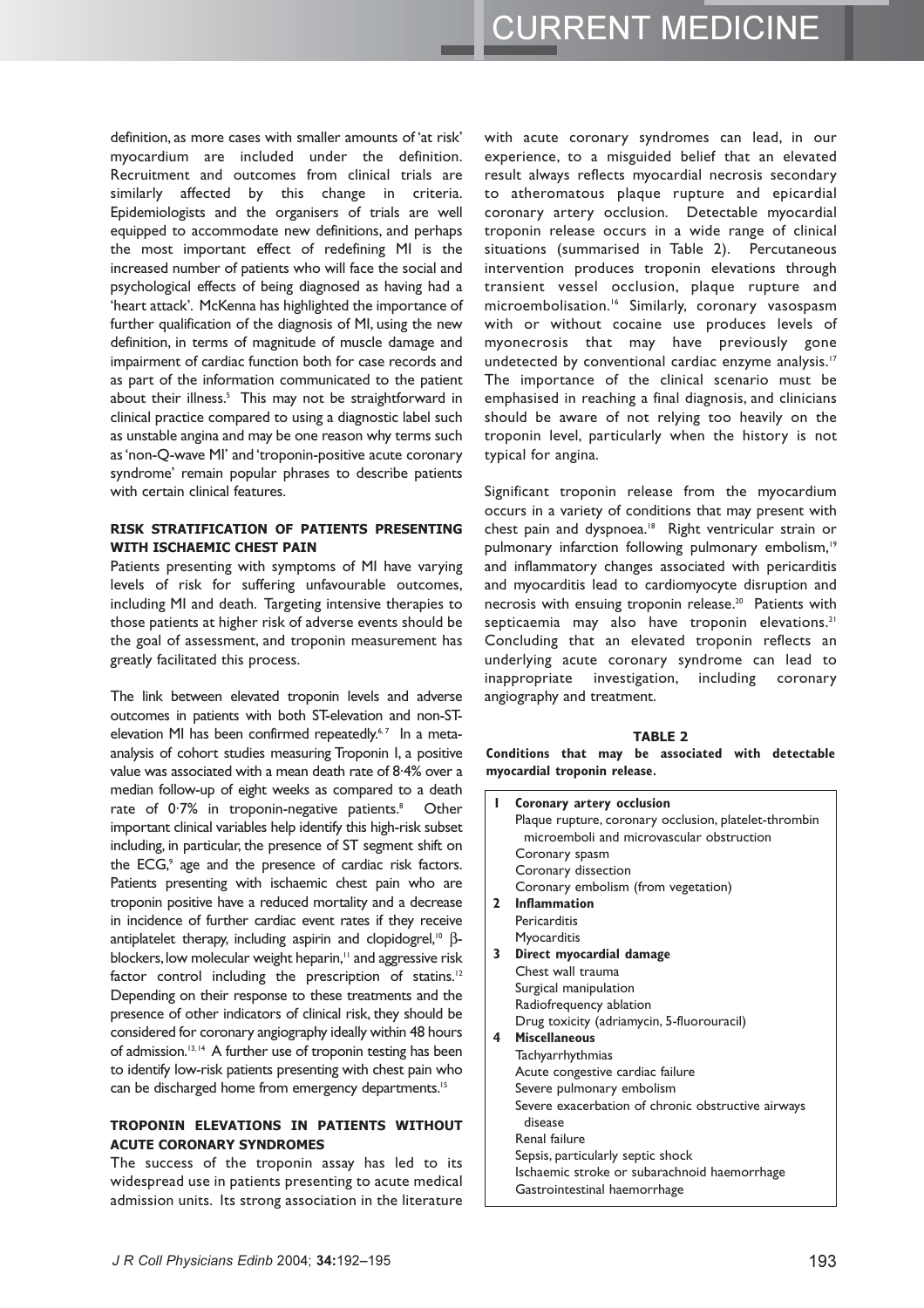Patients with elevated troponin levels who have no clear history of chest pain present a further source of confusion. The use of troponin assays as part of a 'biochemical screen' in patients presenting with conditions that may have a cardiac basis should perhaps be discouraged. One study examined the final diagnoses in patients presenting to an emergency unit with troponin elevation, a normal creatine kinase MB fraction and no history of chest pain. The diagnoses ranged through exacerbation of congestive heart failure, stroke, respiratory failure, cirrhosis, gastrointestinal bleeding, renal failure, to atrial fibrillation.22 This particular study failed to detect an association between troponin elevation and mortality at one year, although subsequent studies have suggested that an association with adverse outcome remains for pulmonary embolus<sup>23</sup> and other non-cardiac conditions including stroke<sup>24</sup> and renal failure.<sup>25, 26</sup>

Finally, routine troponin analysis has not yet been validated in other common cardiac conditions. Slight elevations in troponin levels have been observed in high endurance athletes.<sup>18</sup> It is also not surprising that the stress on the heart during decompensated left ventricular failure<sup>27</sup> and tachyarrhythmias may be associated with elevated troponin levels in the absence of ischaemic chest pain. Whereas these conditions may often be associated with coronary artery disease and troponin elevations may prove again to be a further indicator of outcome,<sup>28</sup> there are currently no large studies from which to draw information on the meaning of an elevated troponin result in terms of prognosis or patient management.

#### **A NEGATIVE TROPONIN DOES NOT EXCLUDE** THE POSSIBILITY OF SIGNIFICANT CORONARY *ARTERY DISEASE*

Troponins are excellent discriminators of high risk in patients presenting with ischaemic chest pain. Unfortunately, the converse is not true in that a normal troponin does not necessarily exclude significant coronary artery disease. The recent guidelines highlight the importance of further testing in selected higher risk patients with convincing histories.<sup>1</sup> Clinicians may erroneously misplace trust in normal troponin levels. Excellent sensitivity for myocyte necrosis has been demonstrated if the investigation is carried out 12 hours from the time of presentation to the medical unit. Earlier testing or samples timed on the patient's own estimation of when chest pain started may miss the troponin peak.

The underlying mechanism of ischaemic chest pain is also an important determinant of troponin release. Patients with fixed coronary artery stenoses may have troublesome angina and prognostically significant coronary artery disease. However, myonecrosis and troponin elevation are more closely associated with plaque rupture, fresh thrombus formation and associated distal embolisation. The combination of a normal troponin and an exercise stress test greatly reduce the likelihood of either type of lesion and are therefore very reassuring.<sup>1</sup>

Troponin assays have revolutionised the management of patients presenting with ischaemic chest pain by facilitating early discharge of low-risk patients and targeting expensive treatments to those who are more likely to benefit from them. Cardiac troponin release occurs in many other diseases and the significance of this is still a matter for research. Clinicians should remain wary of misinterpreting an elevated level when the clinical presentation and ECG changes do not fit with MI. The consequences in terms of incorrect diagnosis and inappropriate investigation or treatment may be severe.

#### **REFERENCES**

- 1 Alpert JS,Thygesen K,Antman E *et al.* Myocardial infarction redefined – a consensus document of the Joint European Society of Cardiology/American College of Cardiology Committee for the redefinition of myocardial infarction. *J Am Coll Cardiol* 2000; **36:**959–69.
- 2 Apple FS. Tissue specificity of cardiac troponin I, cardiac troponin T and creatine kinase-MB. *Clinica Chimica Acta* 1999; **284:**151–9.
- 3 Bhagat CI, Langton P, Lewer M *et al.* Cardiac troponin I should replace CKMB for the diagnosis of acute myocardial infarction. *Ann Clin Biochem* 1997; **34:**511–16.
- 4 Apple FS, Quist HE, Doyle PJ *et al.* Plasma 99th percentile reference limits for cardiac troponin and creatine kinase MB mass for use with European Society of Cardiology American College of Cardiology consensus recommendations. *Clin Chem* 2003; **49:**1331–6.
- 5 McKenna CJ, Forfar JC. Was it a heart attack? *BMJ* 2002; **324:**377–8.
- 6 Antman EM, Tanasijevic MJ, Thompson B *et al.* Cardiacspecific troponin I levels to predict the risk of mortality in patients with acute coronary syndromes. *N Engl J Med* 1996; **335:**1342–9.
- 7 Ohman EM,Armstrong PW, Christenson RH *et al.* Cardiac troponin T levels for risk stratification in acute myocardial ischemia. *N Engl J Med* 1996; **335:**1333–41.
- 8 Heidenreich PA, Alloggiamento T, Melsop K *et al.* The prognostic value of troponin in patients with non-ST elevation acute coronary syndromes: A meta-analysis. *J Am Coll Cardiol* 2001; **38:**478–85.
- 9 Jernberg T, Lindahl B. A combination of troponin T and 12 lead electrocardiography:A valuable tool for early prediction of long-term mortality in patients with chest pain without ST-segment elevation. *Am Heart J* 2002; **144:**804–10.
- 10 Gerschutz GP, Bhatt DL. The CURE trial: Using clopidogrel in acute coronary syndromes without ST-segment elevation. *Cleveland Clinic Journal of Medicine* 2002; **69:**377–85.
- 11 Antman EM, Mccabe CH, Gurfinkel EP *et al.* Enoxaparin prevents death and cardiac ischemic events in unstable angina/non-Q-wave myocardial infarction – results of the thrombolysis in myocardial infarction (TIMI) 11B trial. *Circulation* 1999; **100:**1593–1601.
- 12 Schwartz GG, Olsson AG, Ezekowitz MD *et al.* Effects of atorvastatin on early recurrent ischemic events in acute coronary syndromes: the MIRACL study: a randomized